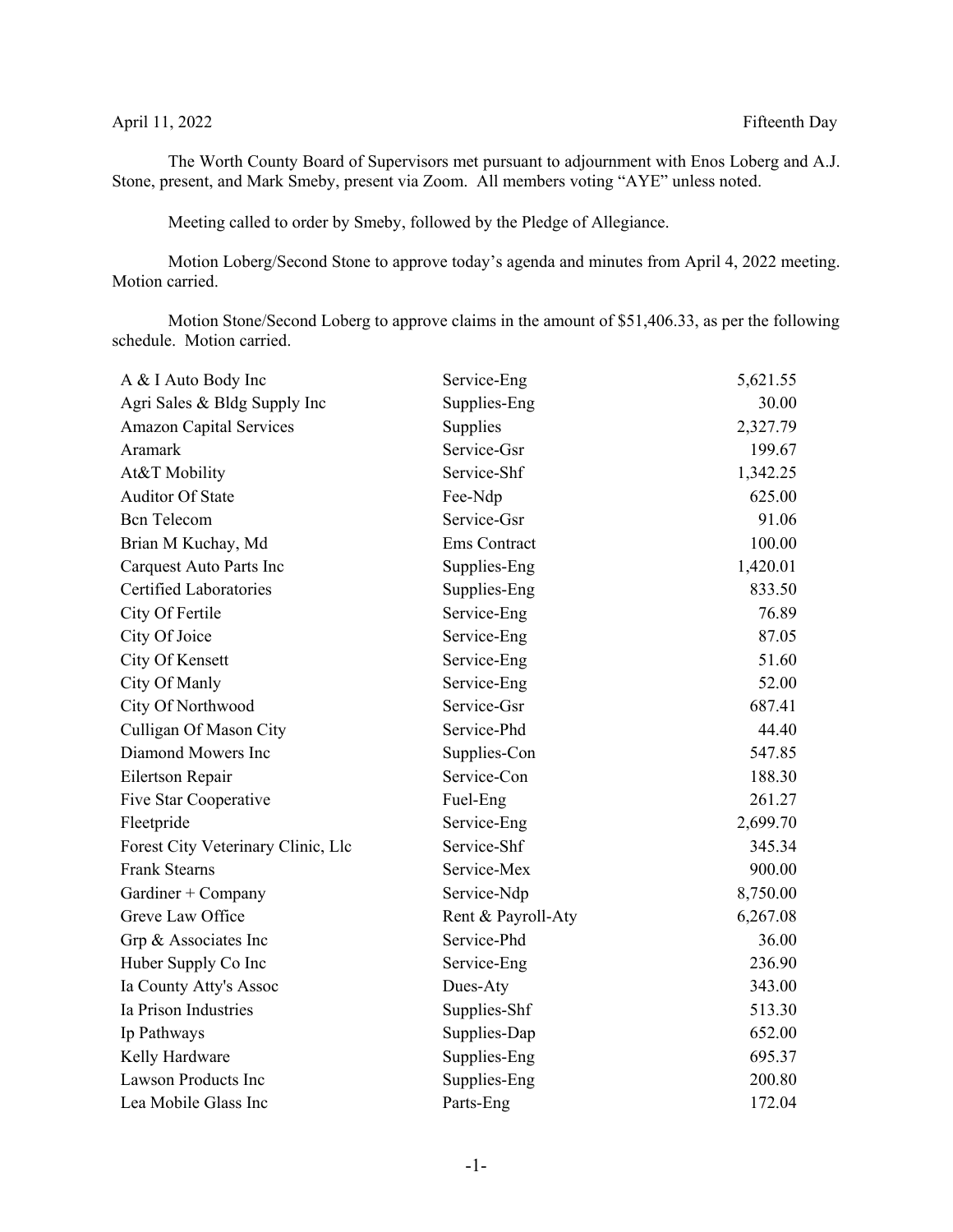| Lexisnexis                            | Service-Aty        | 177.00    |
|---------------------------------------|--------------------|-----------|
| <b>Midwest Technology Services</b>    | Service-Dap        | 42.50     |
| Municipal One                         | Service-Dap        | 800.00    |
| Nassco Inc.                           | Supplies-Gsr       | 191.33    |
| <b>Nelson Family Trust</b>            | May 2022 Rent-Shf  | 300.00    |
| North Central Ia Narcotics Task Force | Service-Shf        | 2,468.40  |
| Northwood Anchor Inc                  | Service-Con        | 170.22    |
| Nsb Bank                              | Service-Dap        | 214.95    |
| Plunkett's Pest Control Inc           | Service-Con        | 37.86     |
| <b>Purchase Power</b>                 | Postage-Trs        | 650.32    |
| Ram Systems                           | Service-Phd        | 720.00    |
| Reinhart Food Service Llc             | Supplies-Shf       | 492.17    |
| Singelstad's Hardware                 | Supplies-Eng       | 18.48     |
| <b>Trading Post</b>                   | Supplies-Eng       | 52.97     |
| Tyler Technologies Inc                | Edu-Aud            | 150.00    |
| Vanguard Appraisals Inc               | Service-Asr        | 2,800.00  |
| Winnebago Coop Telephone Assn         | Service-Gsr        | 3,182.48  |
| Worth Lumber Co                       | Supplies-Eng       | 296.39    |
| Young Plumbing & Heating Inc          | Service-Wat        | 147.13    |
| Zoho Corporation                      | Service-Dap        | 2,095.00  |
|                                       | <b>Grand Total</b> | 51,406.33 |

Motion Stone/Second Loberg to approve the following claim that was paid prior to Board of Supervisors approval. Motion carried.

| <b>WEX Bank</b> | Service-Tra | 3,476.38 |
|-----------------|-------------|----------|
|-----------------|-------------|----------|

Motion Loberg/Second Stone to approve monthly report for the sheriff and quarterly reports for the recorder and sheriff. Motion carried.

Motion Stone/Second Loberg to approve a salary change for Justin Bruns at \$17.65/hour as presented by the sheriff and payroll eligibility verification for Valerie Paulson at \$36,746/year as submitted by the auditor. Motion carried.

Motion Loberg/Second Stone to approve the Class B Native Wine Permit for I-35/105 Welcome Center, Inc. d/b/a Top of Iowa Welcome Center & Barn Boutique Motion carried.

Motion Stone/Second Loberg to approve the Cigarette/Tobacco/Nicotine/Vapor license for Kum & Go #119. Motion carried.

Motion Stone/Second Loberg to approve the Resolution to Approve Disbursement of Funds for the American Rescue Plan Act. Roll Call: Stone-aye; Loberg-aye; Smeby-aye. Motion carried.

## **Resolution 2022.04.11.01**

## **A RESOLUTION TO APPROVE DISBURSEMENT OF FUNDS FOR THE AMERICAN RESCUE PLAN ACT**